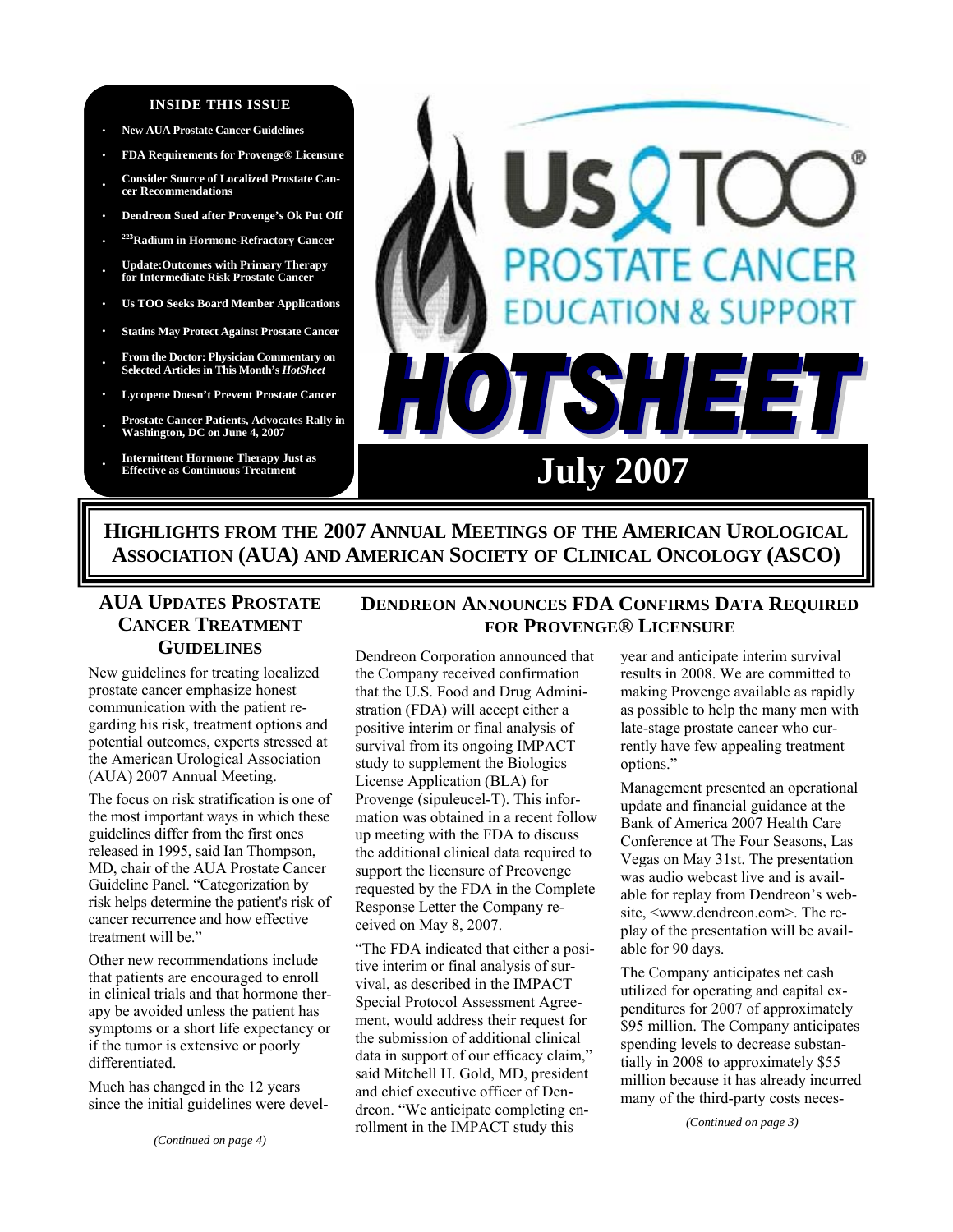#### **PROSTATE CANCER PATIENT SUPPORT - CALL 1-800-80-US TOO, OR GO TO <WWW.USTOO.ORG>**

THIS ISSUE OF THE US TOO PROSTATE CANCER HOTSHEET IS MADE POSSIBLE BY CHARITABLE CONTRIBUTIONS FROM

# **AMGEN** Oncology

AstraZeneca *AND PEOPLE LIKE YOU!*  ITEMS CONTAINED IN US TOO PUBLICATIONS ARE

OBTAINED FROM VARIOUS NEWS SOURCES AND EDITED FOR INCLUSION. WHERE AVAILABLE, A POINT-OF-CONTACT IS PROVIDED.

REFERENCES TO PERSONS, COMPANIES, PRODUCTS OR SERVICES ARE PROVIDED FOR INFORMATION ONLY AND ARE NOT ENDORSEMENTS. READERS SHOULD CONDUCT THEIR OWN RESEARCH INTO ANY PERSON, COMPANY, PRODUCT OR SERVICE, AND CONSULT WITH THEIR LOVED ONES AND PERSONAL PHYSICIAN BEFORE DECIDING ON **ANY** COURSE OF ACTION.

THE INFORMATION AND OPINIONS EXPRESSED IN THIS PUBLICATION ARE NOT RECOMMENDATIONS FOR ANY MEDICAL TREATMENT, PRODUCT SERVICE OR COURSE OF ACTION BY US TOO INTERNA-TIONAL, INC., ITS OFFICERS AND DIRECTORS, OR THE EDITORS OF THIS PUBLICATION. FOR MEDICAL, LEGAL OR OTHER ADVICE, PLEASE CONSULT PROFES-SIONAL(S) OF YOUR CHOICE.

*HOTSHEET* EDITORIAL TEAM: JONATHAN MCDERMED, PHARMD PAMELA BARRETT THOMAS N. KIRK

US TOO INTERNATIONAL STAFF & CONSULTANTS: THOMAS N. KIRK, PRESIDENT AND CEO KAREN BACHER, PROGRAM DIRECTOR PAMELA BARRETT, DEVELOPMENT DIRECTOR TERRI GIBBONS, EXECUTIVE ASSISTANT JAQUELINE KONIECZKA, OFFICE MANAGER DAN REED, DEVELOPMENT & MARKETING COORDINATOR EUGENE WHEELER, UNDERSERVED PROGRAM DIRECTOR ELIZABETH CABALKA, PROGRAM CONSULTANT

# US TOO BOARD OF DIRECTORS:

*EXECUTIVE COMMITTEE/OFFICERS* JIM KIEFERT, EDD, CHAIRMAN DON LYNAM, PHD, PE, CHD, VICE-CHAIRMAN JOANN HARDY, SECRETARY GREGORY BIELAWSKI, TREASURER THOMAS KIRK, PRESIDENT AND CEO *DIRECTORS:* 

CHRIS BENNETT ROBERT FIDOTN, PHD CARL FRANKEL TOM HIATT GEORGE LEDWITH FRED MILLS BILL PALOS HARRY PINCHOT STUART PORTER

RON WITHERSPOON



US TOO INTERNATIONAL, INC. IS INCORPORATED IN THE STATE OF ILLINOIS AND RECOGNIZED AS A 501(C)(3) NOT-FOR-PROFIT CHARITABLE CORPORATION.

#### **DONATIONS / GIFTS TO US TOO ARE TAX DEDUCTIBLE.**

5003 FAIRVIEW AVE. DOWNER'S GROVE, IL 60515 PHONE: (630) 795-1002 / FAX: (630) 795-1602 WEBSITE: WWW.USTOO.ORG

COPYRIGHT 2007, US TOO INTERNATIONAL, INC.

### **CONSIDER SOURCE OF LOCALIZED PROSTATE CANCER RECOMMENDATIONS**

*Localized prostate cancer needs a balanced view of treatment options from both urologists and radiologists, researchers said here.* 

The majority of younger Medicare-age patients who saw only a urologist before deciding on treatment opted for radical prostatectomy, said urologist Thomas L. Jang, MD, of Memorial Sloan-Kettering Cancer Center in New York, and radiation oncology colleagues, at the American Society of Clinical Oncology meeting.

Older men overwhelmingly chose primary androgen therapy or watchful waiting, the investigators found in a review of data on 85,000 men in the National Cancer Institute's Medicarelinked Surveillance, Epidemiology and End Results (SEER) database. In contrast, patients of all ages favored radiation therapy if they had pretreatment visits with a urologist and a radiation oncologist.

Although many men have a radical prostatectomy without seeing a radiation oncologist, "urologists exercise discretion," said Dr. Jang. "They rarely perform radical prostatectomy on men who have a limited life expectancy based on advanced age." Noting that most patients opt for radiation therapy if they have a radiation oncology consult, he emphasized that "it is essential that men have access to balanced information."

None of the principal treatment options for prostate cancer has clearly demonstrated superiority over the others, Dr. Jang noted. As a result, most patients decide on treatment on the basis of physician recommendations and perceived tolerance for different types of adverse effects. Within that decision-making environment, prostate cancer patients should get an unbiased, balanced perspective on treatment options.

The SEER data included men who had been diagnosed from 1994 through 2002, and all were 65 years or older when diagnosed. Half the men con-

sulted only a urologist before making a treatment decision. Another 44% saw a urologist and a radiation oncologist, 3% consulted a urologist and medical oncologist, and 3% received input from all three specialties.

Treatment choices varied by patient age. Most men ages 65 to 69 opted for prostatectomy (44%) or radiation therapy (39%). The preference shifted toward radiation oncology (52%) for men ages 70 to 74, and only 6% that age had prostatectomies. Most ages 80 and older opted for primary androgen deprivation therapy or watchful waiting, and only 1% had surgery.

Of 42,309 men who consulted only a urologist, 34% had a prostatectomy, 27% chose androgen deprivation, and 34% opted for watchful waiting, leaving only 6% who chose radiation therapy. Choices varied distinctly by age. Dr. Jang reported than 70% of men ages 65 to 69 had radical prostatectomy if the consulted only a urologist. The proportion opting for surgery decreased to 45% of those ages 70 to 74, 10% of those 75 to 79, and 1% of those 80 and older. The number opting for androgen deprivation or watchful waiting increased with age. No more than 8% of any age group chose radiation therapy.

The picture changed dramatically when patients consulted both a urologist and a radiation therapist. Of the 37,540 who saw physicians in both specialties, 83% chose radiation. Among all age groups, the proportion of patients choosing radiation therapy ranged from 79% to 87%. Prostatectomy was favored by 15% of men ages 65 to 69 years but by no more than 7% of men in the older age groups. Echoing Dr. Jang's conclusions, Bend, Ore., oncologist Archie Bleyer, MD, who moderated the presentation, said "the results are of concern and affect more men than not."

Dr. Jang had no relevant disclosures. Dr. Bleyer disclosed that he has received honoraria from Enzon Pharmaceuticals. The study was funded, in part, by grants from the National Institutes of Health and the National Cancer Institute.

*MedPage Today, 4 June 2007*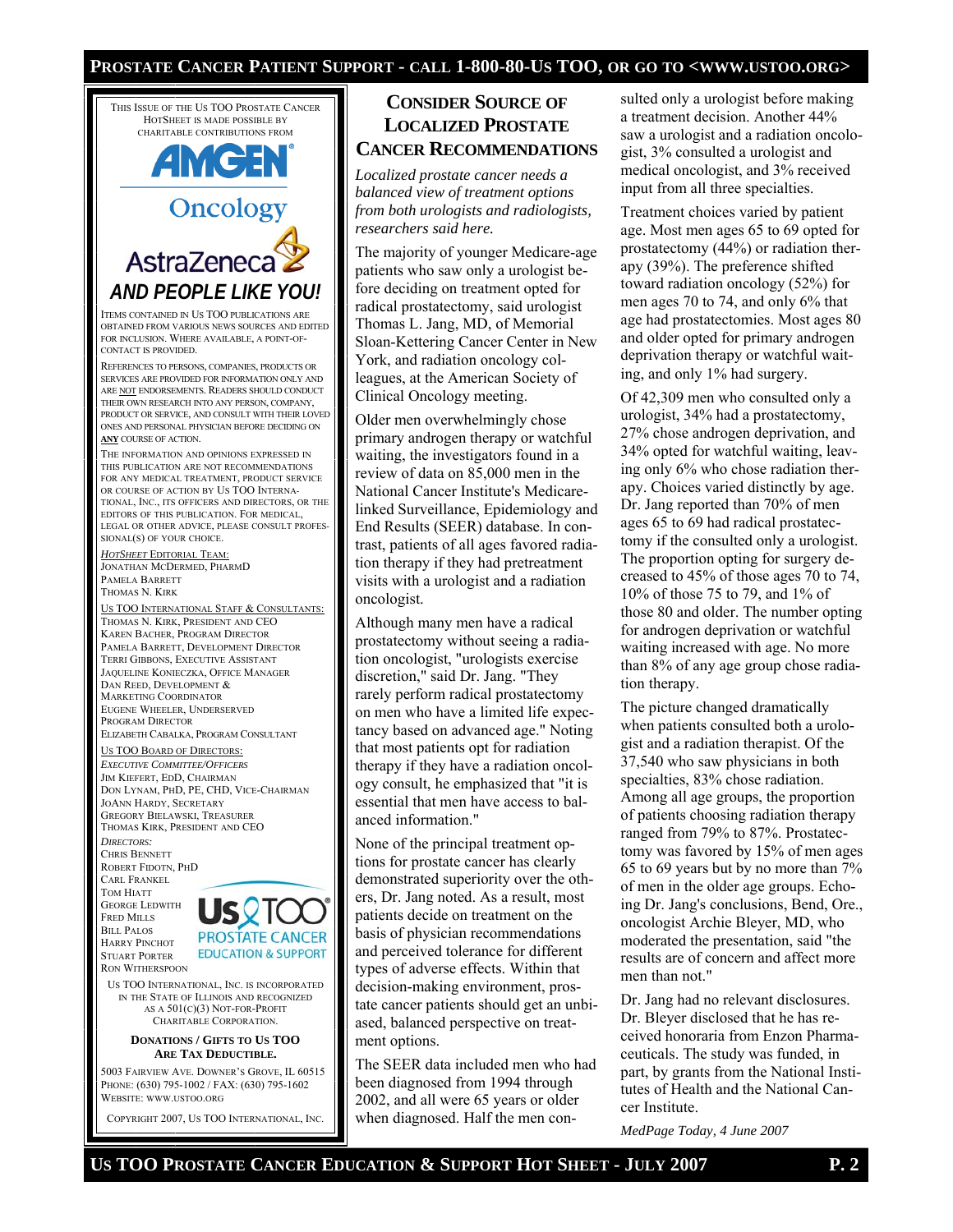#### **PROVENGE UPDATE**

*(Continued from page 1)* 

sary to prepare for the commercialization of Provenge. These costs include items such as third party clinical trial costs, inventory purchases, capital expenditures related to New Jersey manufacturing and other outside infrastructure costs.

Dendreon's BLA was submitted under a Fast Track designation and was accepted for filing by FDA in January 2007. The BLA was based primarily on a multi-center, randomized, doubleblind, placebo-controlled Phase 3 study (D9901) that showed that the group of men with asymptomatic, metastatic, androgen-independent prostate cancer (AIPC) who received Provenge had a median survival time 4.5 months longer than the median survival seen in the group that had been assigned to receive placebo. For the men receiving Provenge, there was a 41 percent overall reduction in the risk of death (p-value =  $0.010$ ; HR = 1.7). In addition, 34 percent of those receiving Provenge were alive 36 months after treatment compared to 11 percent of patients that were randomized to receive placebo.

Treatment with Provenge in these trials was generally well tolerated. The majority of side effects were mild, including infusion-related fever and chills that were usually of low grade and typically lasted for one to two days following infusion.

IMPACT (**IM**munotherapy for **P**rostate **A**deno**C**arcinoma **T**reatment), also known as D9902B, is an ongoing Phase 3 clinical trial measuring overall survival in men with AIPC receiving Provenge vs. those receiving placebo.

In order to be eligible to participate in the IMPACT study, a person must meet certain criteria, such as having cancer that has spread outside the prostate (metastatic) or cancer that has worsened while on hormone therapy among other additional criteria. Interested patients should contact the Dendreon Prostate Cancer Information line at 866-4PROSTATE (866-477-6782).

*Dendreon Corporation 31 May 31 2007* 

#### **DENDREON SUED AFTER PROVENGE'S OK PUT OFF**

A shareholder lawsuit has been filed against Seattle-based Dendreon, alleging the company misrepresented its clinical trial results and didn't provide clear information about when the U.S. Food and Drug Administration (FDA) would rule on its prostate cancer drug.

The suit claims shareholders "suffered substantial losses" when the FDA on May 8 decided to delay consideration of the drug, Provenge, until further studies are completed. Dendreon "failed to disclose" that the FDA could make a ruling on Provenge before May 15, according to the suit, which seeks class-action status. A Dendreon spokeswoman declined comment Friday on the suit, which was filed in federal court in Seattle by Oklahomabased law firm Federman & Sherwood.

The suit also claims that Dendreon misrepresented its late-stage clinical studies of Provenge, specifically regarding their statistical significance and whether they proved the drug's effectiveness. In addition, the suit alleges that Dendreon CEO Mitchell Gold's sale of 202,000 shares on April 2 shows that he was aware the FDA might not approve Provenge. The sale netted Gold about \$2.7 million. It was Gold's first sale of Dendreon stock during his six years at the company, and represented about 20 percent of his stock and option holdings.

The suit could be one of many filed as a result of Dendreon's stock nose-dive, said David Miller, president of Seattlebased Biotech Stock Research. Shares of the company were trading as high as \$23.53 in early April after an advisory panel to the FDA endorsed the drug on April 29. But they plunged 65 percent — wiping out almost \$1 billion in market value — after the FDA decided to delay the drug. Dendreon's stock closed at \$6.53 on May  $25^{\text{th}}$ .

Over the last 90 days, the company's trading volume reached as high as 132 million shares a day. The company has an average daily trading volume of about 29 million shares, with about 81 million shares outstanding.

*<http://seattletimes.nwsource.com/html/ businesstechnology/2003722793\_ dendreon26.html> 31 May 2007* 

# **223RADIUM HELPS IN HORMONE-REFRACTORY PROSTATE CANCER**

223Radium, an investigational boneseeking radioisotope, appeared to slow progression of skeletal metastases in hormone-refractory prostate cancer, researchers reported here.

In a phase II study of 64 men, bonealkaline phosphatase -- a marker for progression of hormone-refractory prostate cancer -- decreased by a median of 65.6% after four radium-223 treatments, said Øyvind S. Bruland, MD, PhD, of the Norwegian Radium Hospital Trust in Oslo, Norway. This compared with a 9.3% increase in a placebo group (P<0.0001). Dr. Bruland reported the findings during a poster discussion at the American Society of Clinical Oncology meeting and the results were published simultaneously online by *The Lancet Oncology*.

Dr. Bruland and colleagues enrolled 64 men at 11 centers in Sweden, Norway, and England from February 11, 2004 through May 3, 2005. Thirtythree men were randomized to external beam radiation plus four radium-223 injections and 31 to external beam radiation and saline injections. Treatment lasted 12 weeks with injections at baseline and again at four-week intervals for a total of four injections. From baseline to four weeks after the final radium-223 injection there was a median decrease of 23.8% in PSA versus a 44.9% increase in PSA in the placebo arm ( $P = 0.003$ ), they said.

Moreover, the median time to PSA progression was 26 weeks in the radium arm vs. eight weeks for placebo  $(P = 0.048, \log \text{rank})$ . Median overall survival was 65.3 weeks in the radium group versus 46.4 weeks in the placebo arm ( $P = 0.066$ , log rank). After 18 months of follow-up, 15 of the radium patients survived compared with eight assigned placebo, they wrote.

Dr. Bruland said the four injections of 223radium were so well tolerated that his group is considering a study using a six-injection protocol. Unlike other radioisotopes,  $^{223}$ radium had little to no

*(Continued on page 8)*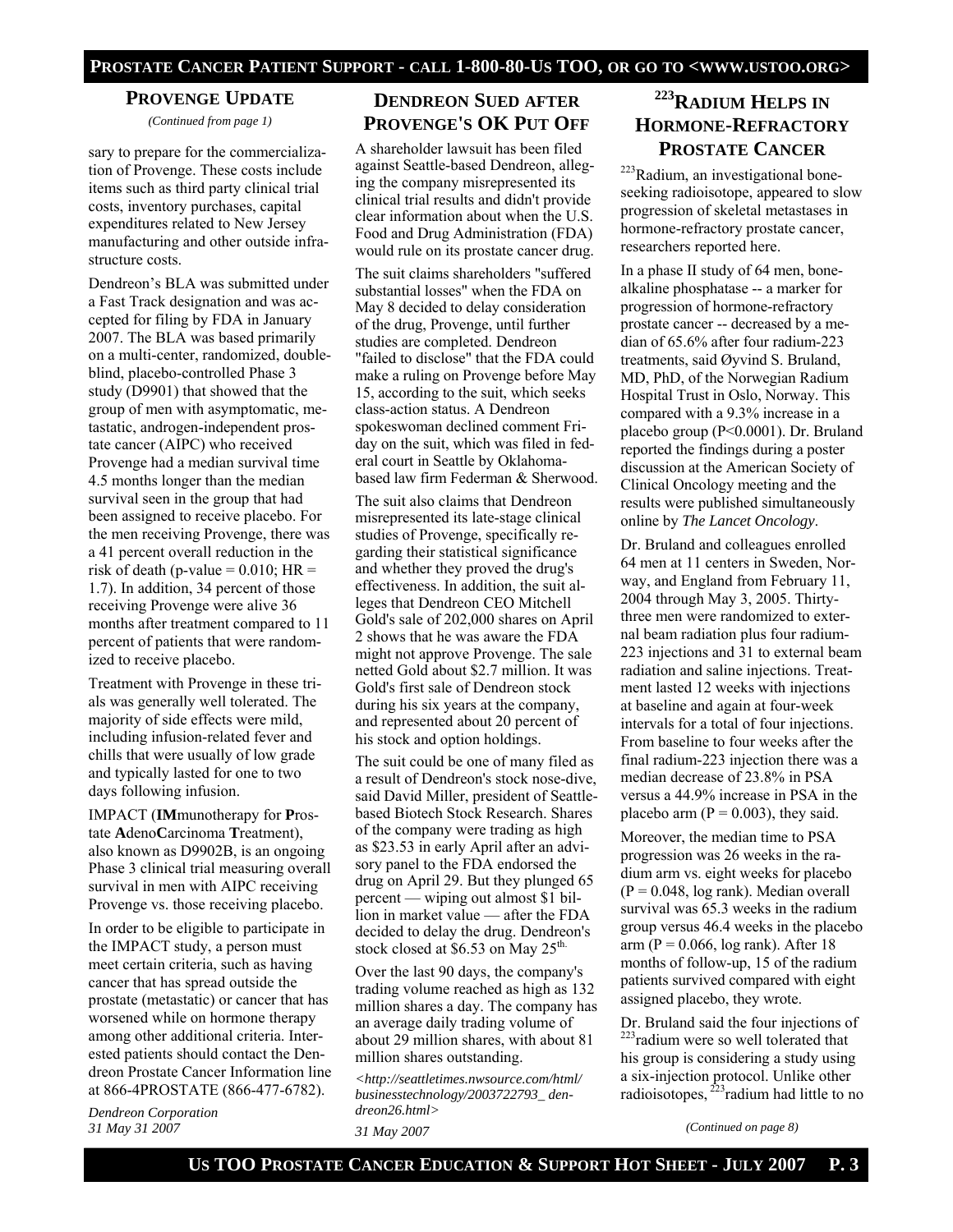#### **UPDATED AUA TREATMENT GUIDELINES**

*(continued from page 1)* 

oped, Dr. Thompson explained. More than 28,000 scientific articles have been published in peer-reviewed medical journals between October 1995 and October 2005.

Thanks to this research and to the advent of widespread prostate-specific antigen (PSA) screening in the late 1980s, prostate cancer mortality dropped from 34,475 in 1995 to an estimated 30,350 in 2005. Clinicians are more likely today to diagnose the disease in its early stages and to offer patients a wider range of therapies than in years past or to not offer therapy at all if that is what the patient chooses. Today's patients are better informed and more likely to participate in their treatment decisions than in earlier times. Mortality, however, from prostate cancer, while lower than it was a decade ago, is still high, and will probably remain high as the population ages. The panel tried to take all of this into account when they formulated the new guidelines.

The guidelines, which appear in the June issue of the *Journal of Urology*  (Vol. 177, pp. 2106-31, 2007), state that patients at every risk level should be informed of the findings of recent, high-quality clinical trials. They define low-risk patients as men with a prostate-specific antigen level of 10 ng/mL or less, a Gleason score of 6 or less, and a clinical stage of T1c or T2a, with no regional lymph node or distant metastases.

According to the guidelines, low-risk patients considering external beam radiation should be told that the evidence to date shows that higher doses of radiation may reduce the risk for PSA recurrence and that radical prostatectomy may lower the risk for cancer recurrence and improve survival compared with watchful waiting.

Ultimately, however, the choice belongs to the patient. "There is probably no one best treatment at this tumor stage — two patients with similar tumors may make very different decisions," warned Dr. Thompson, who is professor of Urology at the University of Texas Health Sciences Center in San Antonio, TX.

In part, this is because there is still no consensus on the optimal treatment for patients with localized prostate cancer, despite the enormous strides in diagnosis and treatment modalities. Solid evidence does support some recommendations — for example, that surgery prolongs survival, Dr. Thompson said. But good data have been hard to develop on other aspects of treatment, largely over problems finding enough patients to participate in clinical trials. "Some studies have been closed due to lack of randomization. In the absence of randomized clinical trials, some questions simply cannot be answered."

Several panel members affirmed the value of PSA testing. "Most of us believe there has been a difference made" since clinicians began measuring PSA, said panel co-chair Brantley Thrasher, MD, professor and chair of Urology at the University of Kansas Medical Center, Kansas City. PSA screening has allowed a staged migration to occur, added panel member Anthony V. D'Amico, MD, chief of Genitourinary Radiation Oncology, Dana-Farber Cancer Center in Boston, Massachusetts. "Men are presenting at a younger age and lower stage. We are seeing fewer and fewer biochemical recurrences, and when they do occur, they are less lethal. Thousands of papers support this."

Although they concentrate on low-risk patients, the guidelines offer some clues to treating higher-risk patients as well. Chemotherapy added to radiation therapy improves survival, Dr. D'Amico noted. He also cited a study by Dr. Thompson showing an unequivocal survival advantage in patients receiving adjunctive radiation following surgery, although it is the only study so far to show that effect.

The guidelines also suggest that "combination therapy is best," said Dr. Thrasher. "It looks like high-risk patients don't do well on monotherapy."

Presented May 21, 2007 at the AUA 2007 Annual Meeting, Media Advisory session.

*Medscape Daily News, 22 May 2007* 

# **HIGH CALCIUM LEVELS MAY RAISE PROSTATE CANCER RISK**

The results of a study published in the *International Journal of Cancer* (Vol. 120, pp. 2466-72, 2007) indicate there is an association between dietary calcium and the risk of prostate cancer.

It has been suggested that increased consumption of calcium and dairy products raises the risk of prostate cancer, report Dr. Panagiota N. Mitrou, of the National Cancer Institute, Rockville, Maryland, and colleagues.

To further investigate, the researchers used data from the Alpha-Tocopherol, Beta-Carotene (ATBC) Cancer Prevention Study to examine dietary levels of calcium and dairy products and their relationship with prostate cancer risk. The ATBC study included 29,133 Finnish male smokers between age 50 and 69 years old at study enrollment who completed a 276-item food questionnaire to assess the content of their diet.

During 17 years of follow-up, the team identified 1,267 cases of prostate cancer. A total of 27,028 participants had complete data available and were included in the final analysis.

"We found a strong, graded, positive association between calcium intake and total prostate cancer risk," the researchers report. After adjusting for potentially influential variables, the risk of prostate cancer was 63 percent greater for subjects who consumed 2,000 milligrams per day or more of calcium compared with those consuming less than 1,000 milligrams per day, a statistically significant difference.

A positive association was also observed between total dairy intake and prostate cancer risk, but this disappeared after eliminating the influence of calcium. In other words, the positive association between dairy fat and prostate cancer disappeared after calcium was eliminated, the authors note.

They point out that PSA screening has not been widely adopted in Finland. "Therefore, a large proportion of cases in our study were detected as a result of clinical symptoms," Mitrou's team explains. "This lessens the possibility that our results are influenced by detection bias."

*Reuters Health, 5 June 2007*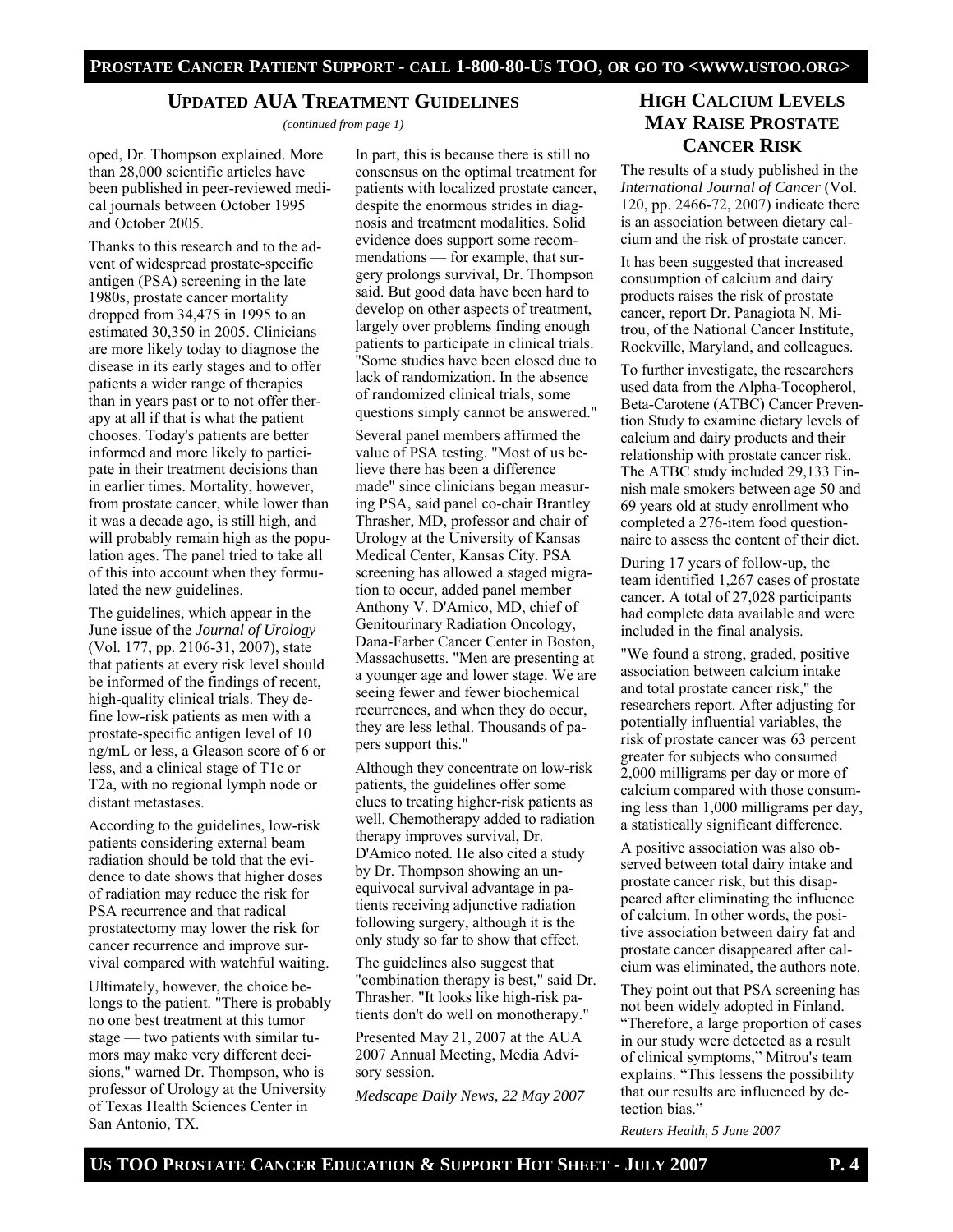#### **PRIMARY THERAPY FOR INTERMEDIATE RISK PROSTATE CANCER: ANY DIFFERENCES IN OUTCOMES, QOL, OR SALVAGE OPTIONS WITH SURGERY VS. RADIOTHERAPY**

Dr. Peter Carroll, from UCSF, moderated a session on "Primary Therapy for Intermediate Risk Prostate Cancer: Any Differences in Outcomes, QOL, or Salvage Options with Surgery vs. Radiotherapy" at the annual SUO meeting at the AUA. Dr. Eric Klein, Cleveland Clinic presented the lecture, which was followed by panel discussion.

Dr. Carroll began with presenting the definition and data on intermediate risk CaP and the treatment trends in the US. Regarding intermediate risk prostate cancer he posed the questions; how do we define intermediate risk disease, is this a spectrum of risk, which such patients require combination treatment and are there patients better suited for one form of treatment vs. another?

Dr. Klein presented data from the Cleveland clinic that showed that there is no difference in biochemical recurrent between external-beam radiation therapy and radical prostatectomy. Local recurrence rates favor surgery patients, but this may be artifactual. A slight advantage to radical prostatectomy was found in surgical patients compared to external-beam radiation therapy or brachytherapy. He cited a study with 24 month follow-up that accrued over 1,000 patients. Fortynine percent of men one year after surgery had complaint of sexual dysfunction and 21 percent had urinary complaints after brachytherapy and 1 percent had bowel complaints after

either form of external-beam radiation.

Over time, side effects of radical prostatectomy improved with time, but obstructive symptoms from brachytherapy could persist. At 24 months the sexual QoL domains are similar, although patients who received radiotherapies had lower starting points. Obesity resulted in worse urinary and vitality outcomes for all forms of treatment. He summarized that cancer control at 53 months were similar among treatment groups but all therapies had detriments.

The panel consisted of Drs. Eric Klein, Anthony D'Amico, Harvard University, Derek Raghavan, Cleveland Clinic, and Gerald Andriole, Washington University. Discussion surrounding treatment monotherapy for intermediate risk disease yielded the point that recurrences after 10-15 years may pose some risk. The heterogeneity of this group of patients makes stratification of treatment complex, they agreed. The risks of monotherapy with potential recurrence was weighed against the toxicity and unproven outcomes of combination up front.

Reported by UroToday.com; contributing Editor Christopher P. Evans, MD, FACS. UroToday claims that it is the only urology website with original content written by global urology key opinion leaders actively engaged in clinical practice.

*UroToday.com, 26 May 2007* 

#### **US TOO SEEKS BOARD MEMBER APPLICATIONS**

Us TOO is pleased to announce the annual public call for nominations to the Us TOO International Board of Directors. The Board Membership Committee, chaired by Don Lynam, will review and evaluate nominees and submit recommendations to the full Board for approval at its December Board meeting.

Selection criteria includes items such as the candidate's relationship to Us TOO's purpose, its membership criteria ("…any man diagnosed with prostate cancer, a member of such a man's family or significant other, or any person involved in or interested in support or treatment of any such patients…"), familiarity with an Us TOO chapter, ability to think globally, skills or experience deemed beneficial to the work of Us TOO and commitment to Us TOO's purpose and mission.

**Letters of nomination with a vita or resume should be sent by August 15, 2007** to Thomas Kirk, President/CEO, Us TOO International, 5003 Fairview Avenue, Downers Grove, IL 60515 or e-mail tom@ustoo.org.

# **STATINS MAY OFFER PROTECTION AGAINST PROSTATE CANCER**

An analysis of data on lipid use for coronary prevention and prostate cancer occurrence revealed a dosedependent reduction in prostate cancer risk among statin users compared with non-users, Teemu Murtola, MD, of the University of Tampere School of Public Health in Finland.

The cancer-risk reduction was not seen in men with a history of treatment with other types of cholesterollowering drugs, suggesting a possible non-lipid effect of statins on prostate cancer biology and etiology, said Dr. Murtola at the American Urological Association meeting in Anaheim, CA. Physicians should make men on statin therapy for treatment and prevention of cardiovascular disease aware of the possible association between statin use and decreased prostate cancer, Dr. Murtola said.

He presented results from the Finnish Prostate Cancer Screening Trial, conducted from 1996 through 2004. The trial involved more than 23,000 men, and data collected included information on cholesterol drug usage during 1995 through 2004. A total of 6,755 men had a history of statin use, and 934 had used other types of lipidmodifying drugs, primarily fibrates and resins. The overall occurrence rate of prostate cancer was 4% in statin users, a 50% reduction compared with the 8% among non-users. After stratifying statin users into dosage quartiles, Dr. Murtola found a dose-dependent reduction in prostate cancer risk.

Patients in the lowest statin-dose quartile had a 6.2% occurrence rate of prostate cancer, which translated into a relative risk of 0.76 compared with non-users. Patients in the highest statin quartile had a prostate cancer rate of 1.8, or a relative risk of 0.21 compared with non-users (P < 0.001 for trend across quartiles). Statins' apparent prostate cancer benefit extended to all Gleason grades, and compared with non-users the relative risk ranged from 0.47 for Gleason grade 2 to 6 to 0.55

*(Continued on page 7)*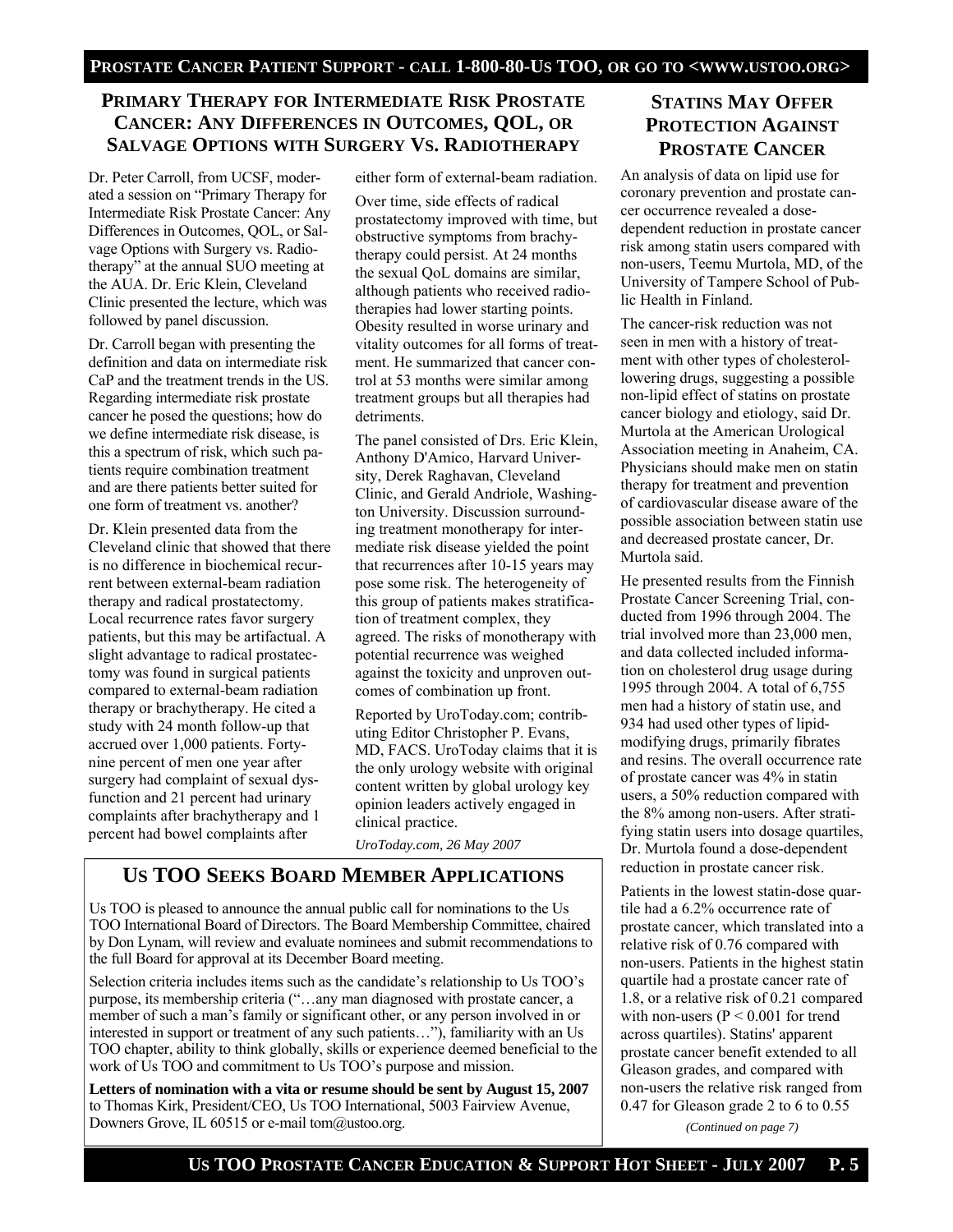# **FROM THE DOCTOR: PHYSICIAN COMMENTARY ON SELECTED ARTICLES IN THIS MONTH'S** *HOTSHEET*

#### **By Gerald W. Chodak, MD**

This issue starts with updated guidelines for managing men with localized prostate cancer. Among the changes is the need for better communication to patients about their risk from their disease, the treatment options and the potential outcomes. As previously encouraged in this column, patients should actively ask questions about the specific complication rates associated with their treatment that has occurred with their treating doctor. Only then can patients decide which treatment is most appropriate for themselves among the options available.

Another important change was to encourage patients to participate in clinical trials, which are vital for further improvements to occur. Patients may need to be more pro-active on this front, however, because most urologists do not participate in those trials and seldom are aware of their design or enrollment criteria. Some members of the committee again reiterated their belief that PSA screening is beneficial, and once again I must write that their opinion has yet to be confirmed scientifically. Until studies are completed, that issue will remain unresolved.

No doubt, many patients were disappointed to learn that Provenge approval was delayed until more information is available. While this delay is unfortunate, it was intended to allow

#### *(Continued on page 7)*

**BOOTS ON THE GROUND IN DC**  Us TOO volunteers and staff have been actively working with the Raise A Voice coalition to increase access for people with advanced prostate cancer to new treatments. This effort led to support for and attendance at two rallies (one in the Chicago area during ASCO and one in Washington, DC), a new webpage "ProvengeNow," a meeting with Dr. Andy von Eschenbach and staff members of FDA and a Congressional staff briefing. *For more information and links, visit the Us TOO webpage, click on Advocacy.* 

#### **LYCOPENE DOESN'T PREVENT PROSTATE CANCER, AND BETA-CAROTENE MAKES IT WORSE**

Lycopene, abundant in tomatoes and popularly thought to be particularly useful in preventing prostate cancer, has no effect on disease risk, a large prospective study showed. What's more, high serum levels of β-carotene, in the same family of carotenoid antioxidants as lycopene, appears to be associated with a three-fold increased risk for aggressive prostate cancer, found Ulrike Peters, PhD., MPH, of the Fred Hutchinson Cancer Research Center and colleagues. Among more than then 28,000 men studied, those who had the highest serum levels of lycopene did not have a lower occurrence of prostate cancer or less aggressive tumors than men in the lowest tier, the investigators reported in the May 2007 issue of Cancer Epidemiology, Biomarkers & Prevention.

"It is disappointing, since lycopene might have offered a simple and inexpensive way to lower prostate cancer risk," Dr. Peters said. "Unfortunately, this easy answer just does not work." The β-carotene finding was unexpected, but not surprising, the researchers noted, given that β-carotene is known to increase risk for lung cancer and cardiovascular disease among smokers. "While it would be counterproductive to advise people against

eating carrots and leafy vegetables, I would say to be cautious about taking β-carotene supplements, particularly at high doses," Dr. Peters said.

The study was one of the largest, but not the only one, to find that lycopene was more hype than hope when it comes to prostate cancer prevention. In 2005, Peter Clark, MD, of Wake Forest University, and colleagues, reported results of a trial intended to see if 36 men with recurrent prostate cancer could be protected by lycopene, as measured by PSA doubling time. They found no statistically significant changes in either PSA doubling time or PSA slope compared to baseline .

In the current study, Dr. Peters and colleagues conducted a nested casecontrol study involving men enrolled in the longitudinal NIH-funded Prostate, Lung, Colorectal, and Ovarian Cancer Screening Trial, a multicenter study designed to examine methods of early cancer detection and cancer risk factors. The investigators focused on 692 non-Hispanic white men with incident prostate cancer who were diagnosed one to eight years after study entry. They also looked at 844 randomly selected, matched controls. Among the

*(Continued on page 8)* 



*Prostate cancer patients and advocates rally in Washington, DC, June 4, 2007*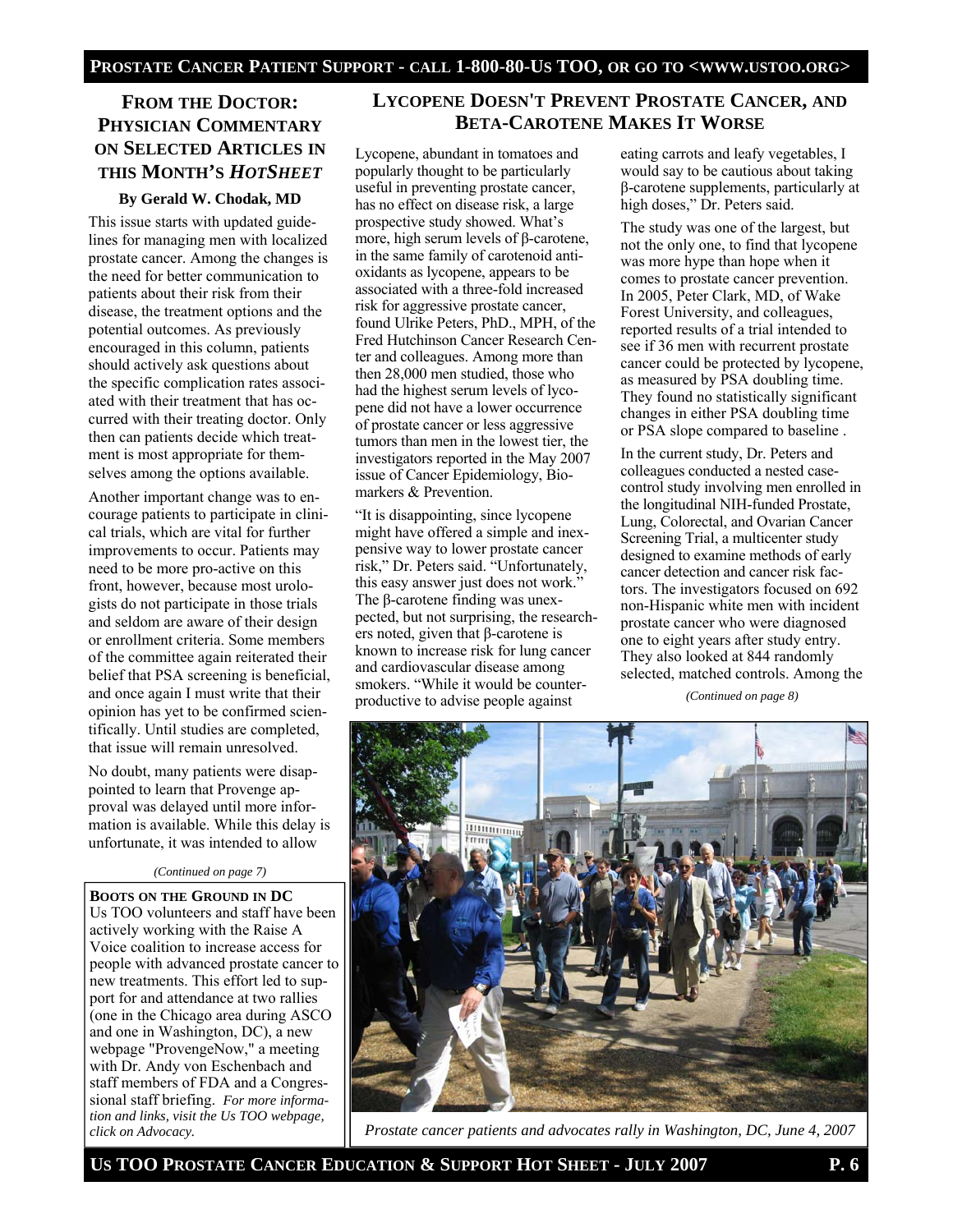# **NO DISADVANTAGE SEEN WITH INTERMITTENT ANDROGEN SUPPRESSION FOR ADVANCED PROSTATE CANCER**

Intermittent androgen suppression (IAS) therapy for prostate cancer does not diminish survival nor hasten tumor progression compared with continuous therapy, and it may confer a small advantage in quality of life, Kurt Miller, MD, reported here at the 2007 annual meeting of the American Urological Association.

Many urologists already use intermittent therapy in the hopes of sparing patients the adverse effects and quality-of-life reductions associated with continuous androgen suppression (CAS), said Christopher Amling, MD, professor and director of the Division of Urology at the University of Alabama School of Medicine in Birmingham. "These findings will help practicing urologists feel more comfortable with using IAS," said Dr. Amling, who was not involved in the study.

The patients were 335 men with stage D1 or D2 prostate cancer randomized to receive continuous ( $n = 170$ ) or intermittent ( $n = 165$ ) treatment with goserelin and bicalutamide. The primary end point was time to disease progression, defined as a 3-fold increase over the baseline PSA level, despite hormone suppression. Men treated intermittently were taken off therapy when their PSA levels decreased by 90%, or to less than 4 mg/ dL. Therapy was resumed when PSA rose by 10 mg/dL or more. Of those patients, 88% were off therapy more than 50% of the time. Ultimately, 65% of the patients receiving intermittent therapy and 66% of those receiving continuous treatment experienced disease progression for any reason.

There was a trend toward a longer median time to disease progression for patients in the intermittent-therapy group, 17 months, compared to 12 months for men on continuous therapy, but the difference was not statistically significant ( $P = 0.1758$ ). Median survival times were 51.4 months and 53.8 months with intermittent and continuous therapy, respectively ( $P = 0.658$ ).

On quality-of-life measures such as pain, vitality, emotional well-being, and social functioning, there were no differences between the groups. Starting at about 1 year, measures of general well-being were slightly higher among men receiving intermittent treatment, but the difference was not significant. Men in this group also experienced a higher rate of adverse events, but here too the difference was not significant.

These findings suggest that intermittent therapy is a safe and viable option for patients with stage D1 or D2 prostate cancer, said Dr. Miller, professor and chairman of urology at Benjamin Franklin Medical Center, in Berlin, Germany. "Is intermittent blockade now the standard of care? No, but we can offer it safely to patients with advanced prostate cancer," he concluded.

The study was funded by AstraZeneca.

This abstract (LBA 1723) was submitted to and accepted by the 2007 AUA Annual Meeting held in Anaheim, CA, which was held from May 19-25, 2007. The abstract appeared in the *Journal of Urology*, Vol. 117 (4 Suppl), p. 573.

*Medscape Medical News 25 May 2007* 

#### **STATINS MAY REDUCE RISK**

*(Continued from page 5)* 

for Gleason grade 8 to 10.

PSA levels were reduced by all types of cholesterol-modifying drugs, but only statins were associated with a reduced risk of prostate cancer. In fact, the use of fibrates and resins was associated with greater reductions in PSA values compared to untreated patients than statin use was. However total quantity of drug use did not correlate with the impact on PSA levels for any of the lipid-modifying agents.

"The association of decreased PSA among men with hypercholesterolemia should be studied further," said Dr. Murtola. "This association could have implication recommendations regarding the interpretation of serum PSA values."

*MedPage Today, 22 May 2007* 

**FROM THE DOCTOR** *(Continued from page 6)* 

the company to provide clear proof that the treatment is truly beneficial. Hopefully that information will be available next year. Patients should realize that without clear evidence of benefit from new treatments, a new therapy should not be approved.

For those of you who were investing in the company's stock, I hope you were smart enough to sell at least some of it when it increased so rapidly without being too greedy.

An interesting article about therapies for localized prostate cancer revealed a disconcerting finding; patients who were seen only by a urologist were far more likely to undergo radical prostatectomy, whereas the reverse was true when patients were seen by a radiation therapist. The study does not prove cause and effect, meaning that it is not possible to conclude that patients are not being informed adequately about radiation. No one will ever know what transpired during the consultation between each of those patients and their physician. Nevertheless, patients should be aware that surgeons more often recommend surgery than radiation without any scientific proof that it is better. Before making your decision, make sure you have good unbiased information about all the treatments available.

Dietary supplements and statins again made the news with studies suggesting that β-carotene made cancer worse, another concluding that lycopene does not protect against the disease and one other study suggesting statin intake may reduce the risk of prostate cancer. The conclusions from these types of studies, which are not randomized or controlled, MAY or MAY NOT be correct. Certainly, they are interesting and provocative and suggest that a proper study is warranted. But they do not prove or disprove the value or harm from taking any of these agents.

Interesting preliminary information was also provided from a study of intermittent hormone therapy. This

*(Continued on page 8)*